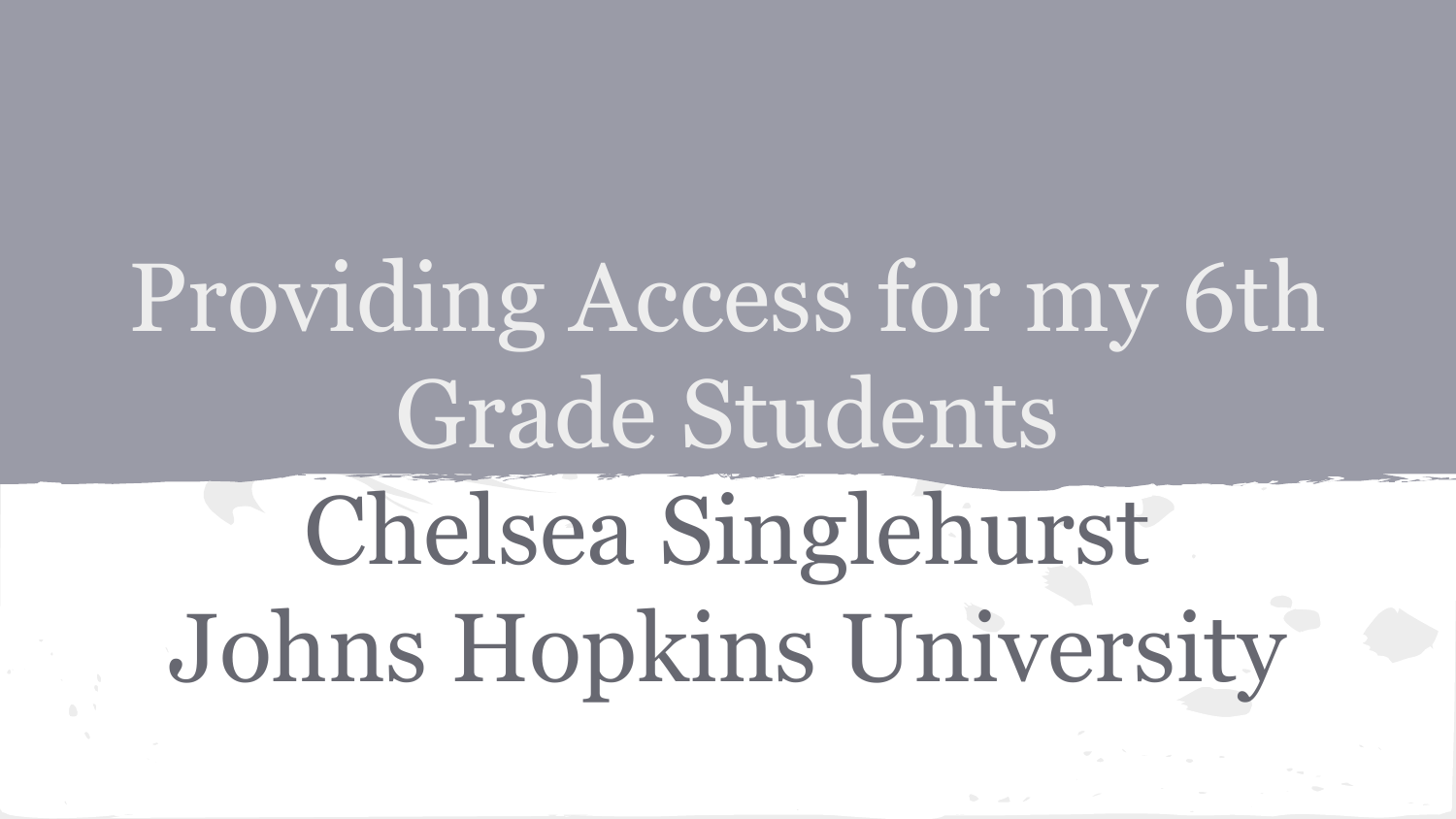### Access

#### What is it?

Access is the knowledge and life experience required to advance in life, and to be successful. No matter where you are in the process, knowledge is power, and that power is what will help you to get to the next grow as an individual.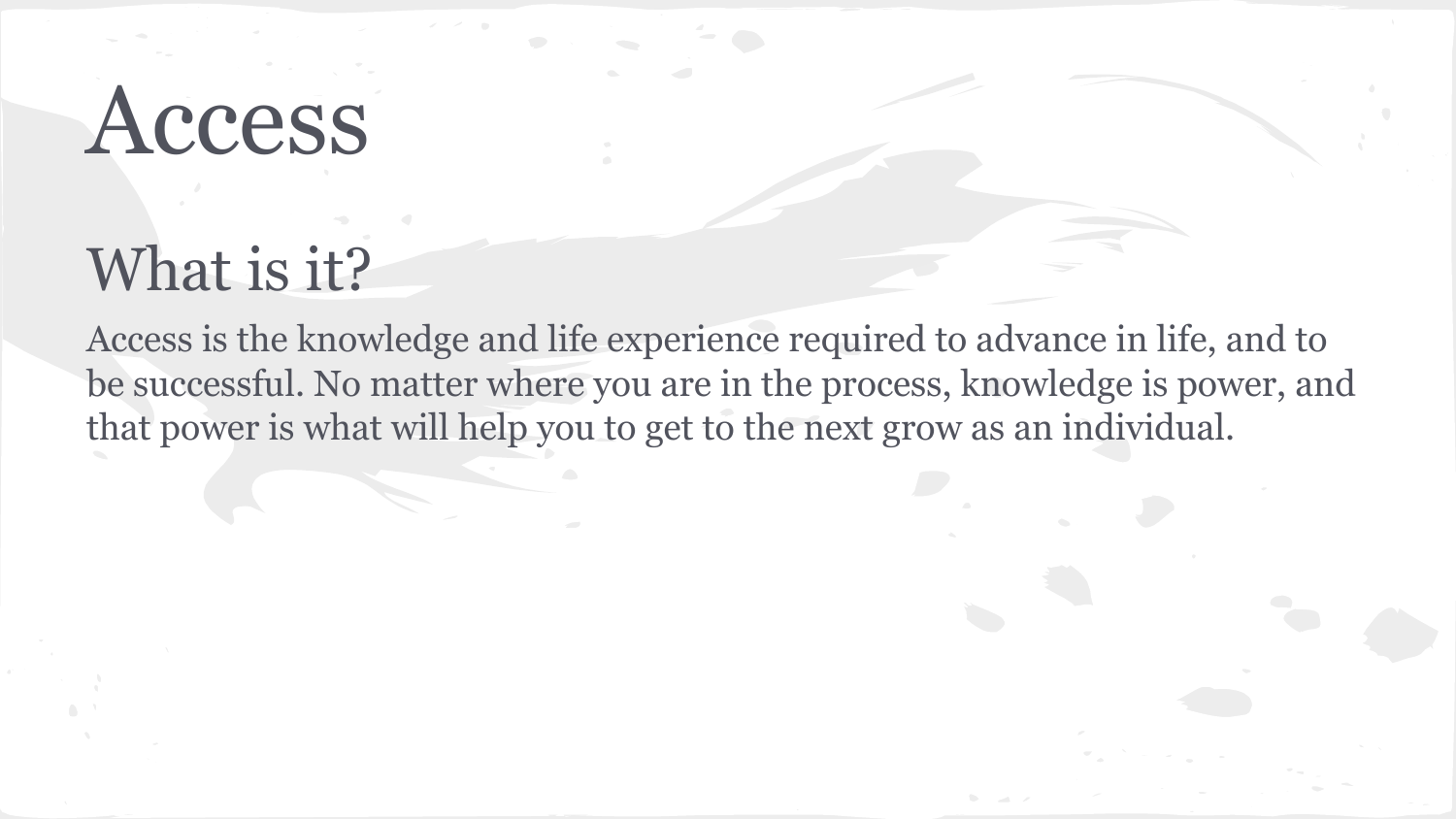### Access Action Plan

#### Assignment:

Planning for access is a process that requires researching various organizations, people, and resources to which you can connect your students; collaborating with colleagues and other community members to share and gather information; making decisions about which opportunities and experiences to provide and how to integrate them into your curriculum; and developing a workable plan that can be put into action.

- You will begin in these first 2 weeks by seeking out access resources and identifying three that might have great meaning and relevance to your students
- In Week 3 you will continue researching access resources and identify two more that hold potential for high-quality access for your students. You will share the five resources with your colleagues and select one to be the focus of the Action Plan you will develop in Week 4. Also in Week 3 you will share your selection and initial planning ideas with colleagues and solicit their feedback.
- In Week 4 you will develop an Action Plan for the access resource you selected in Week 3. You also will describe how this plan requires and promotes Habits of Mind and character strengths.
- In Week 5 you will develop a Sustainability Plan describing how you will keep your access efforts going. Also in Week 5 you will compile all four parts of your project, using some form of presentation technology (e.g., PPT, Sketchnotes, Xtranormal, Voice Thread), and submit it for grading. You also will upload your completed project to the Teacher Exchange (located on the left navigation bar) to share it with colleagues.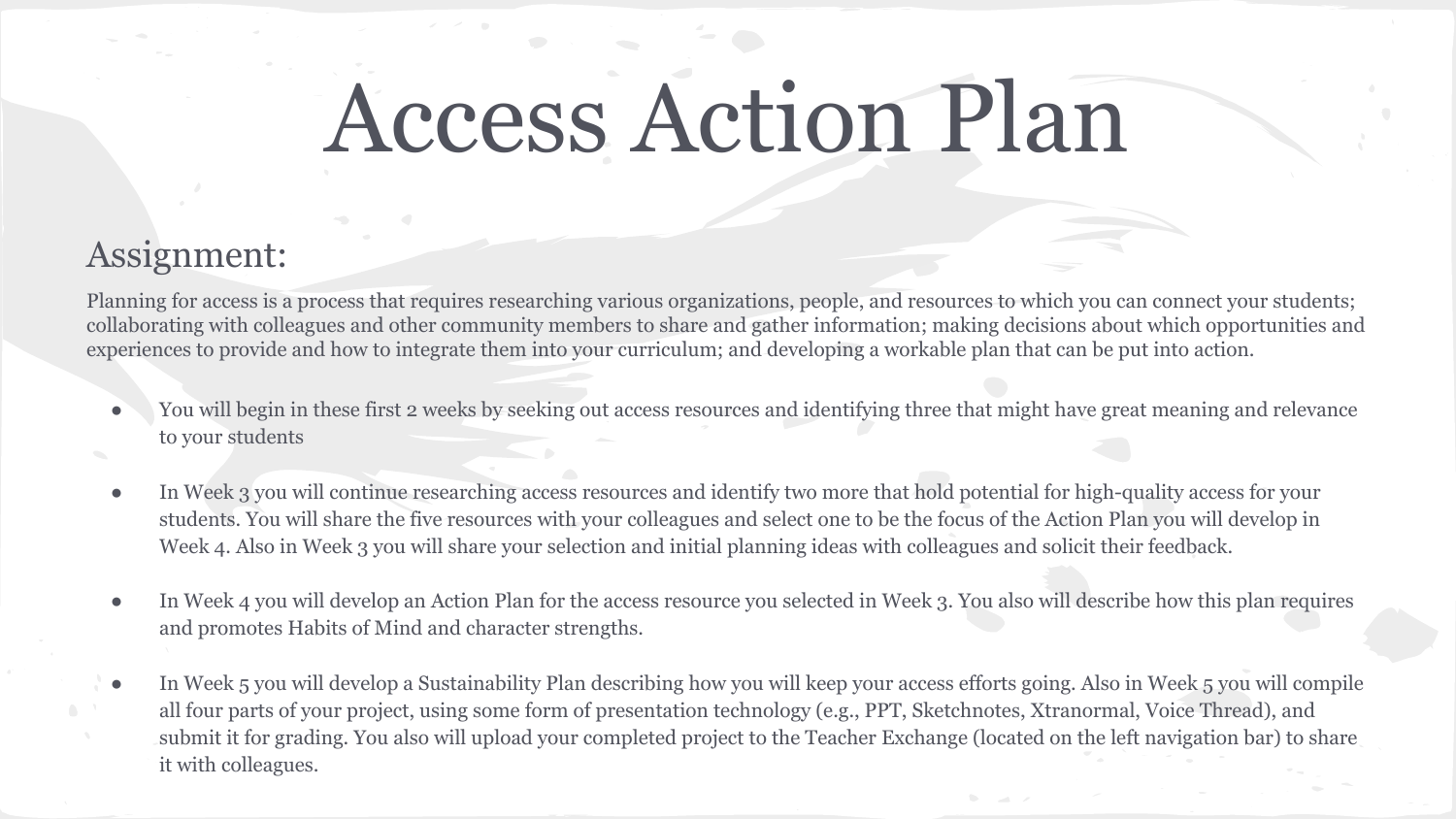## Step 1 - Resources

I started off thinking of different options I could use to promote access for my students.

I work on a military base, and my school has a DOD contract which helps to pay for available on-campus resources to support my students.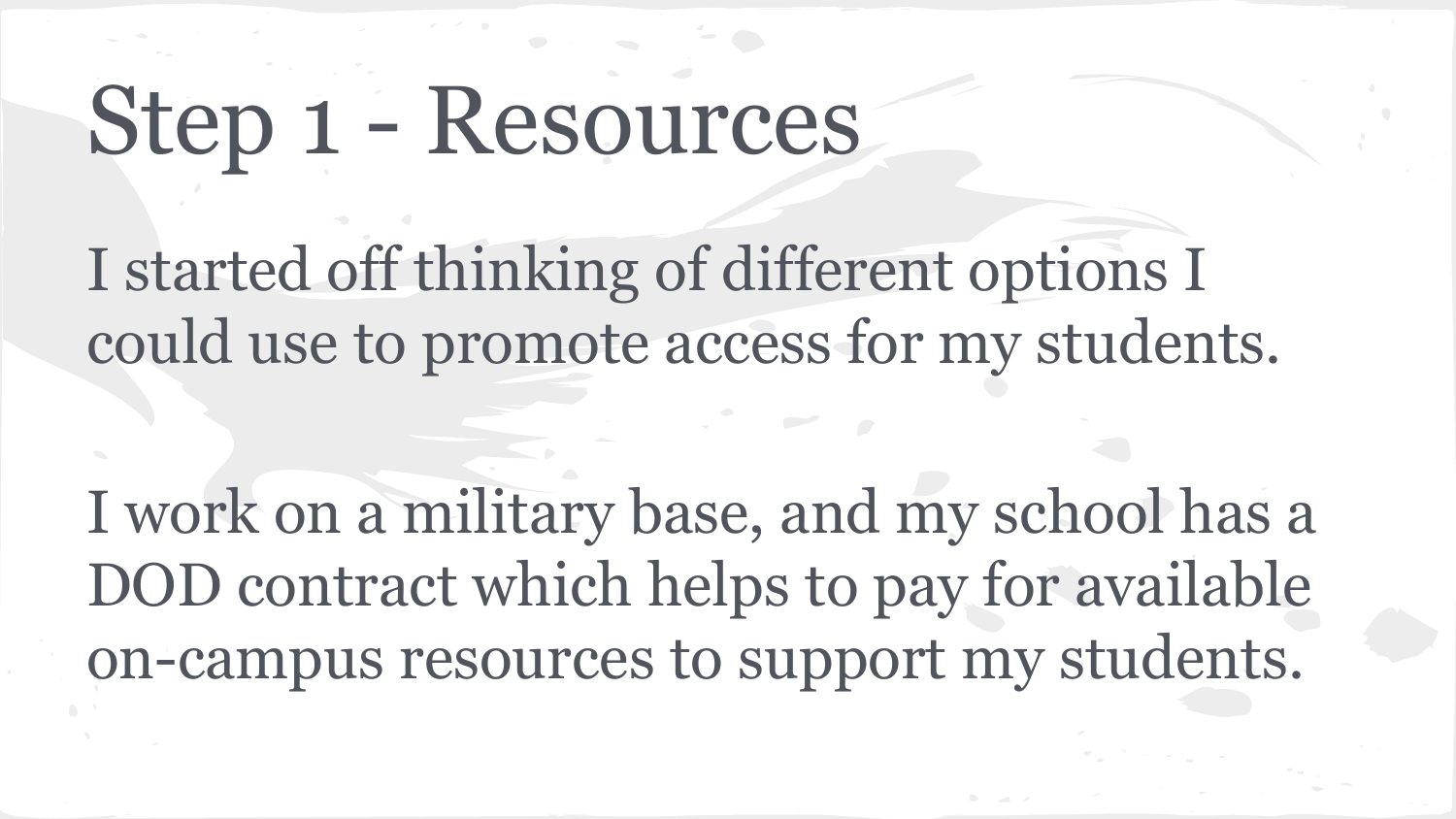#### School counselors



These counselors are on site all day, available for emotional and academic health as needed, they can help students with anything that they need in order to ensure that the students are in the right mindset to learn.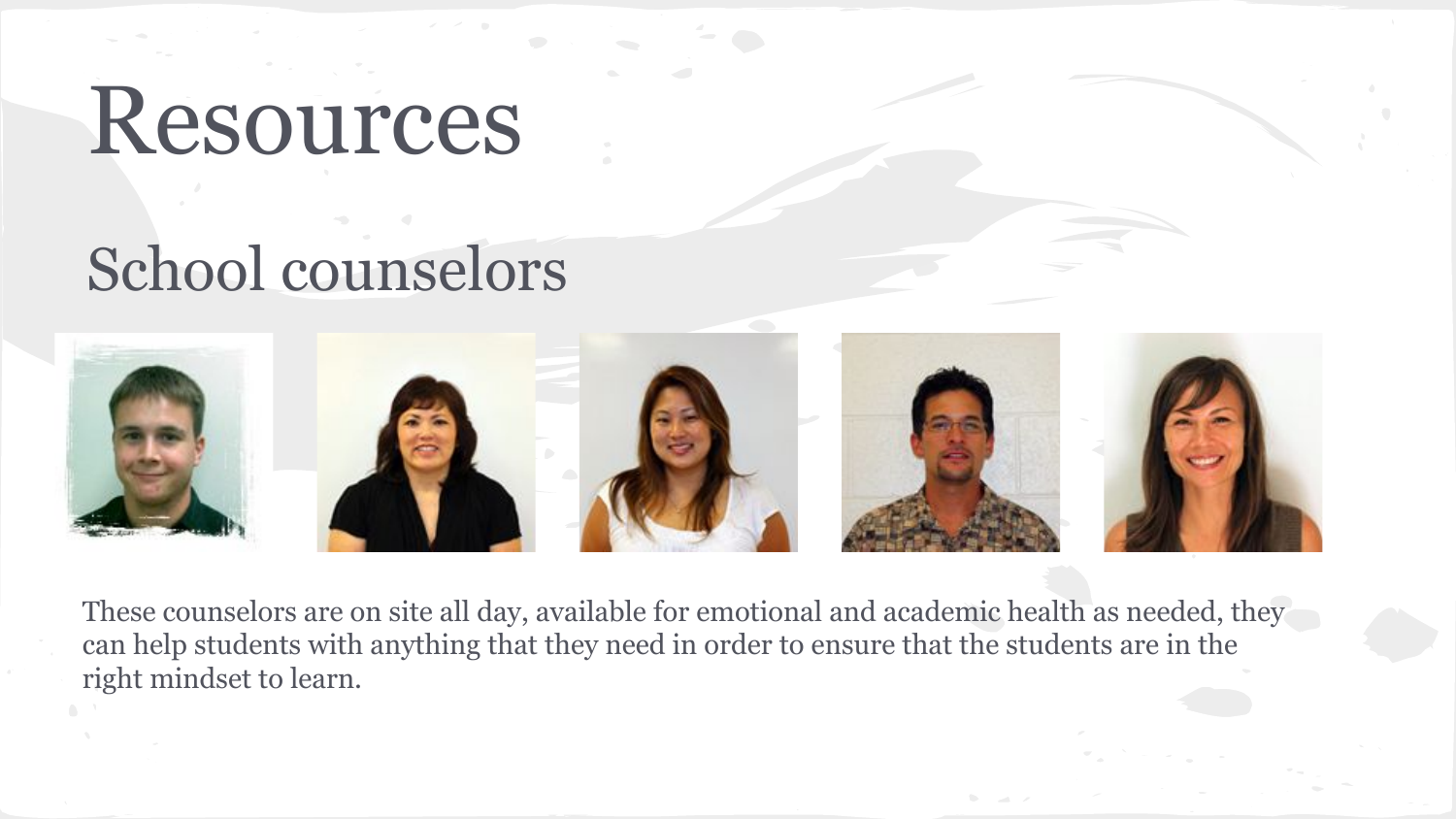#### Mr. Justin



Mr. Justin is our substance abuse prevention counselor. With a high risk of substance abuse from external sources on campus, he helps students learn how to manage themselves and deal with issues such as bullying, domestic abuse, substance abuse, and more.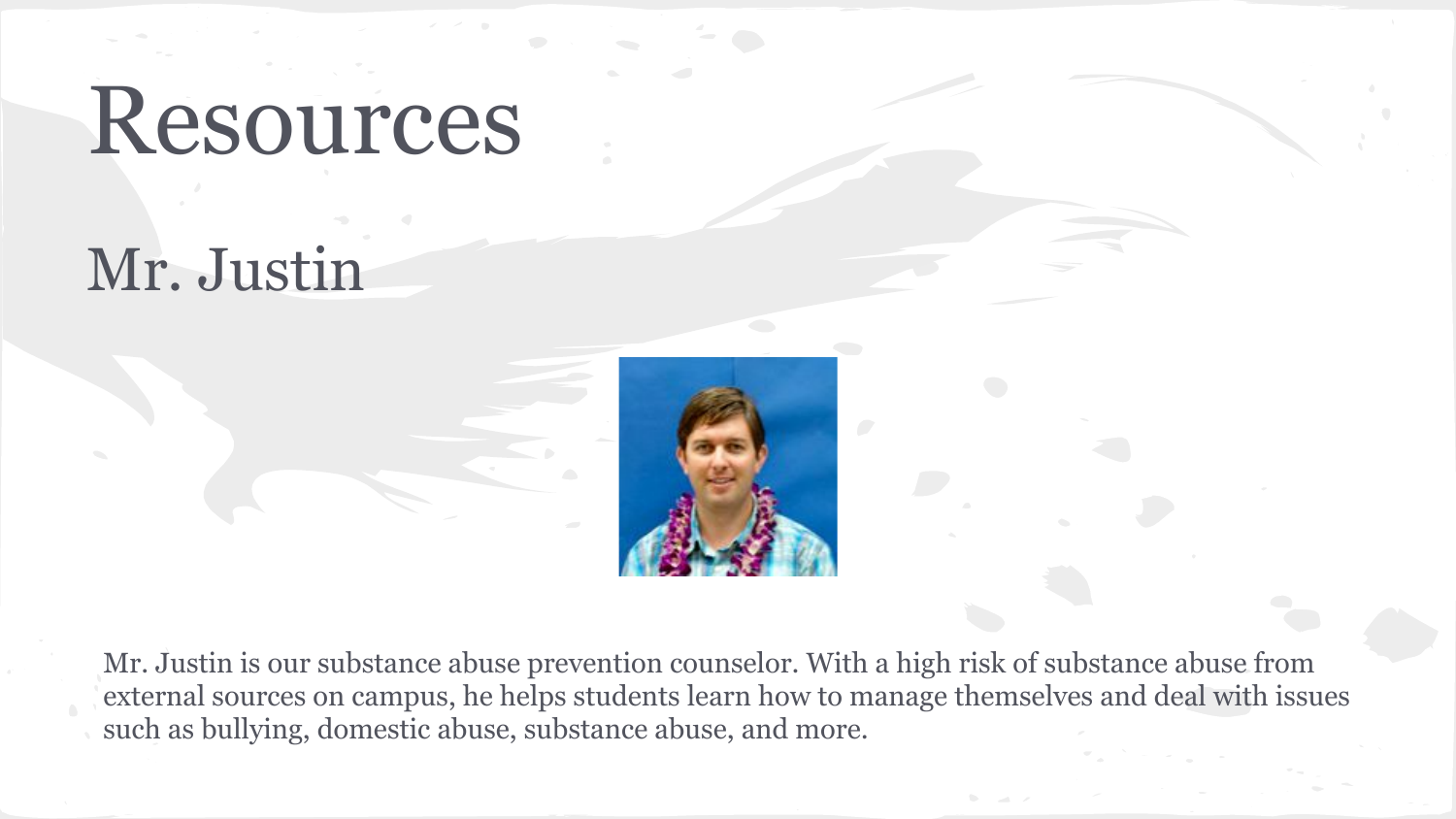#### [Schofield Teen Center](http://www.himwr.com/middle-school-a-teen-center/schofield-barracks-teen-center) - click to see site



The Schofield Teen Center is a nearby location where students have access to computers, and staff who can help them make sure that they finish their work, and then give them opportunities to participate in extracurricular activities that develop their skills for success such as career training, peer bonding activities, and peer tutoring.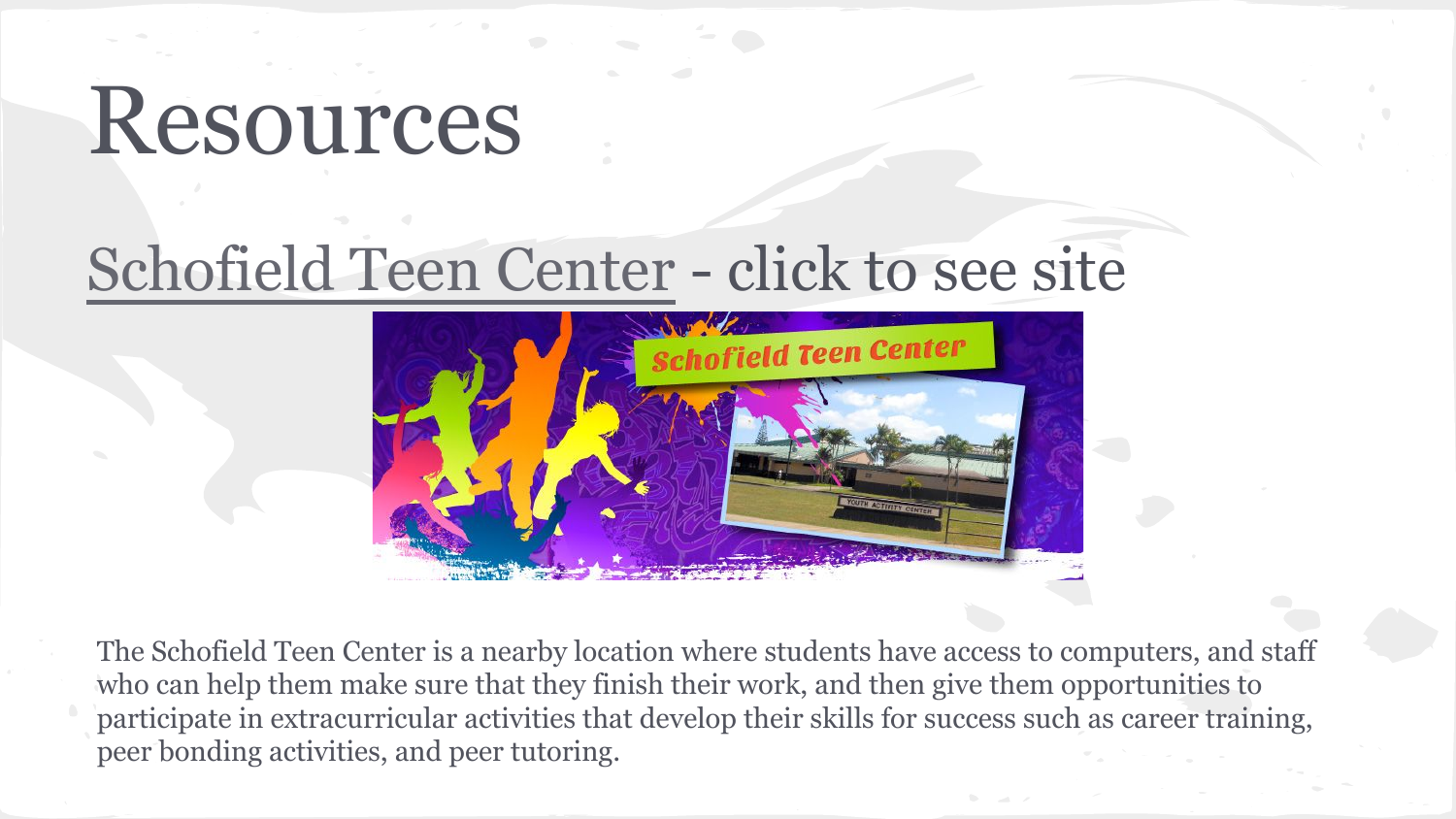#### goarmy.com



My students are 97% military dependent students with parents in the Army. This means that they are surrounded by Army culture, customs, procedures, every day. A lot of them however, have mentioned that they don't really know what that means or what it takes to join the Army, by having a military recruiter and military liaison discuss options with students, they can be set up to make a more informed decision if that is the path they choose.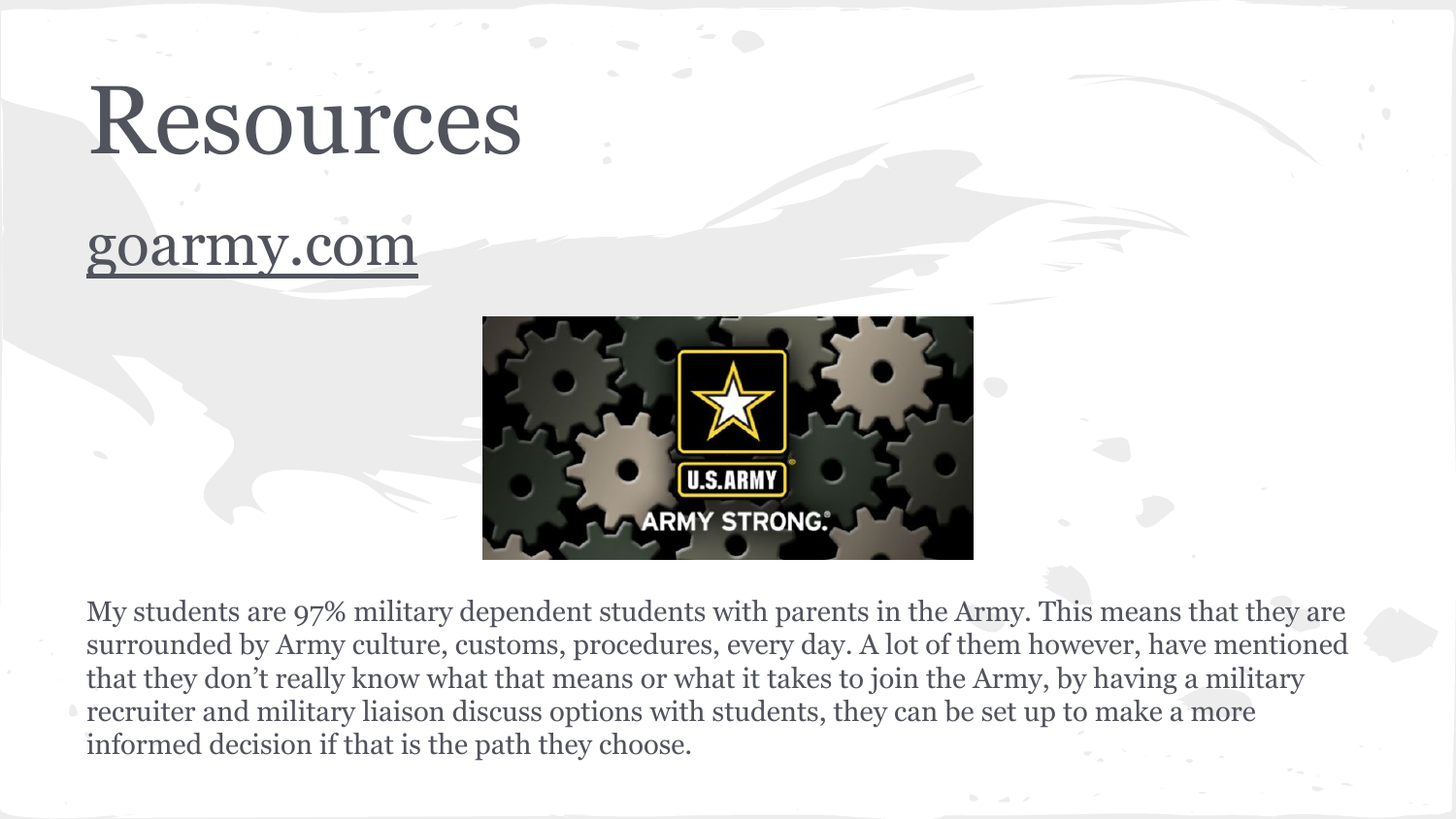#### University of Hawaii - West Oahu

As I was visiting my old High School, which is a K-12 campus right next to the University of Hawaii at Manoa (the main campus), I realized that growing up I had a lot of exposure to life as you are growing up. Between having to walk through the high school to get to my elementary and middle school electives, or having a brother who was 3 years older than me, I knew what I was getting myself into. Also we had constant university visits. Many of my students have never set foot on a college campus or a high school campus, and don't know what it looks like. By showing them what they will have to do and visiting a campus, they can better visualize themselves there.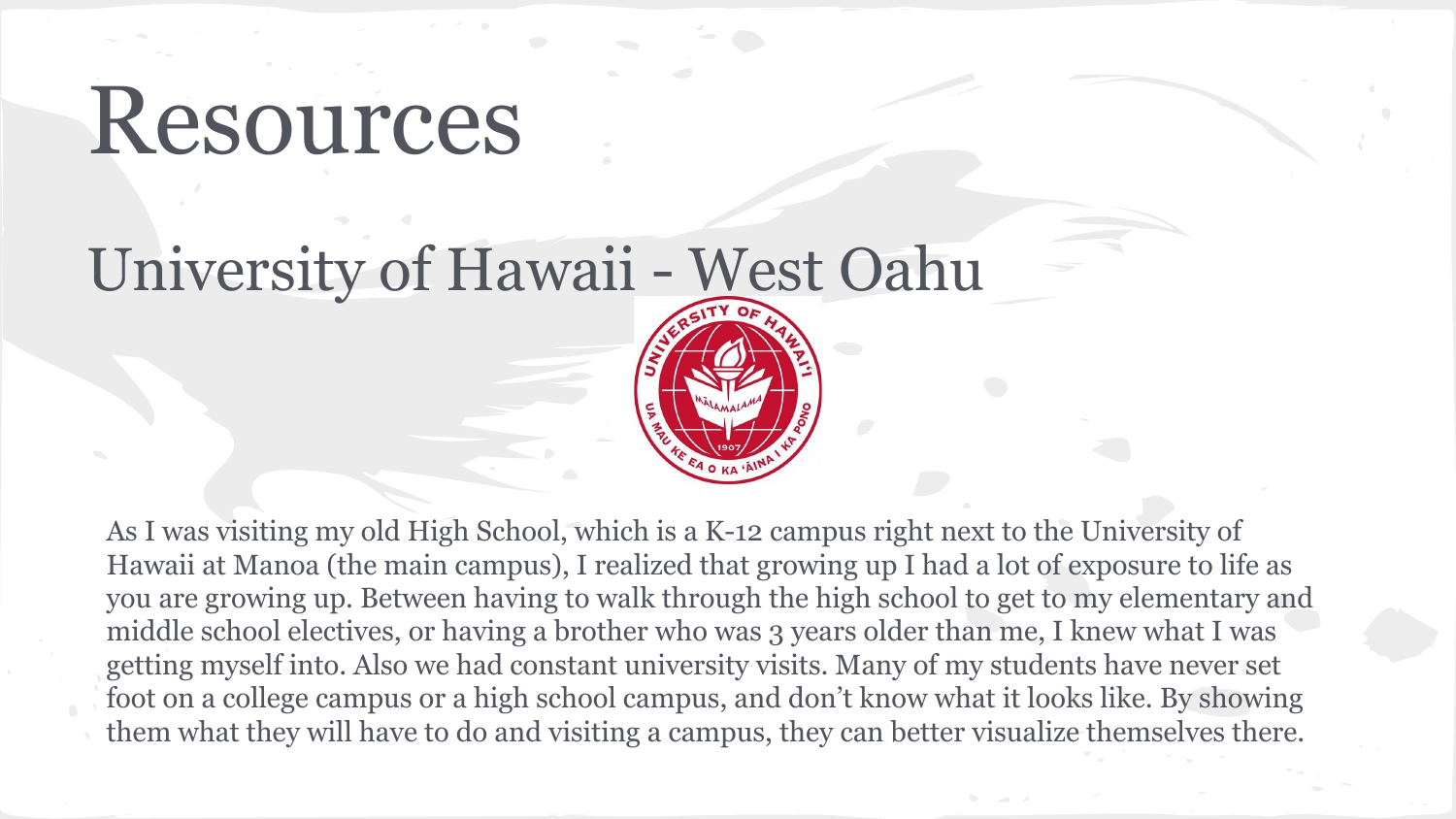## Step 2 - Selection



I decided on Mr. Justin because he is a readily available resource who is on campus with a wealth of information. He is someone the students have seen, and that they can feel comfortable talking to.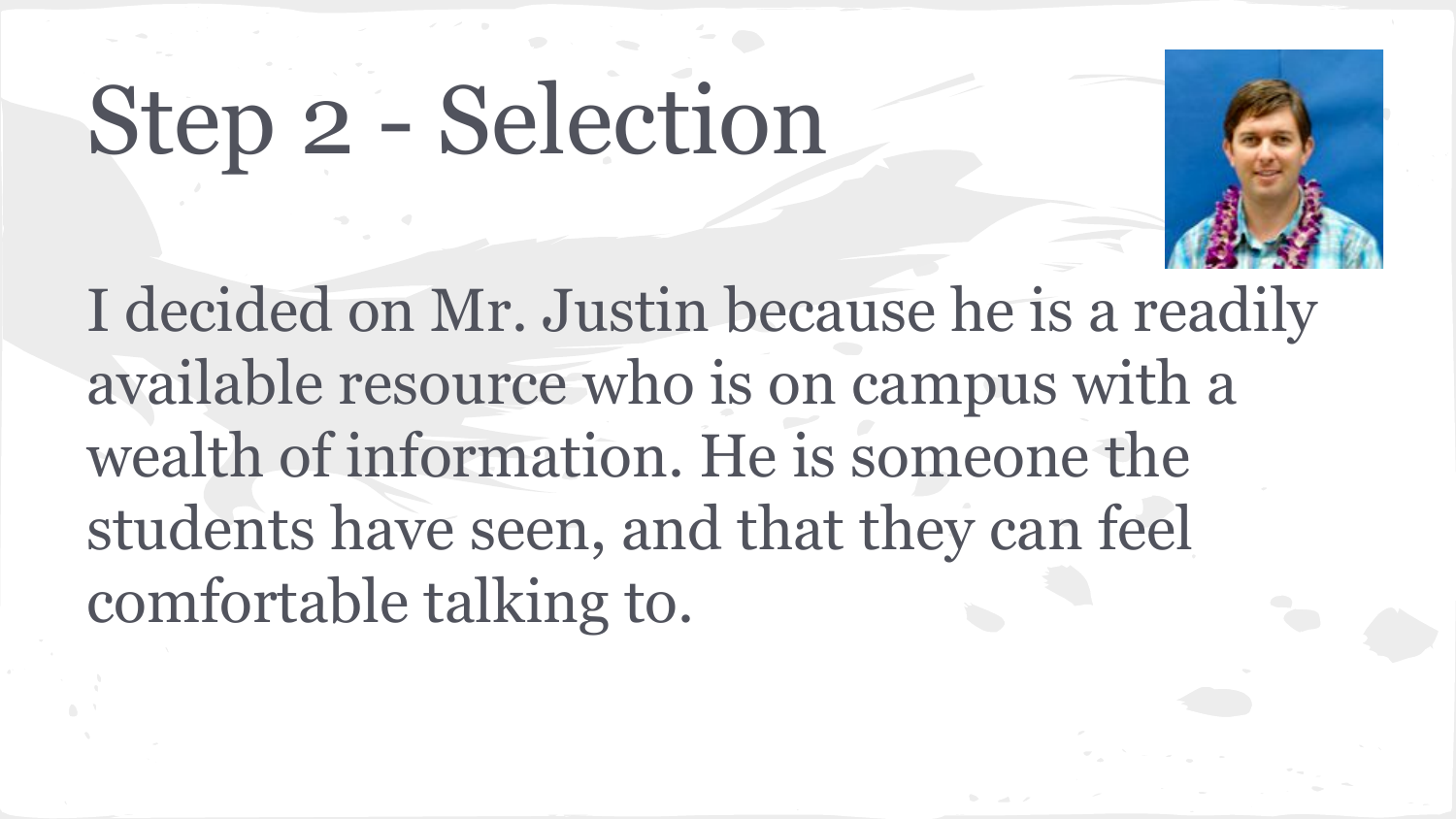## Step 3 - Action Plan

Knowing that Mr. Justin is very busy, it is necessary to set up an action plan to contact him and to make sure that my students fully understand and internalize what he is talking about.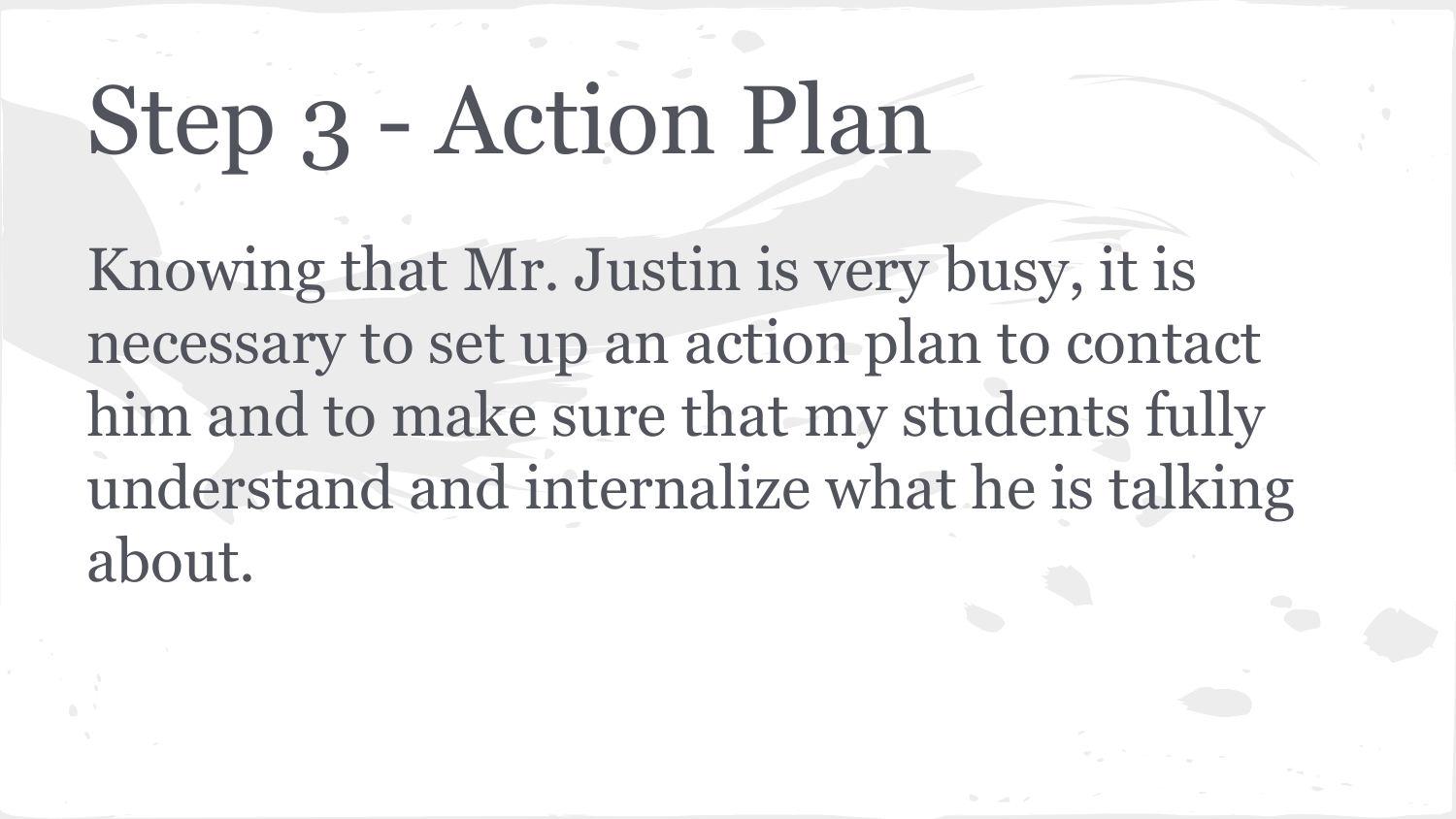# Step 3 - Action Plan

After Contacting him and setting up what is going to be discussed, we need to plan out when he is going to come in.

We decided on every other Wednesday during advisory.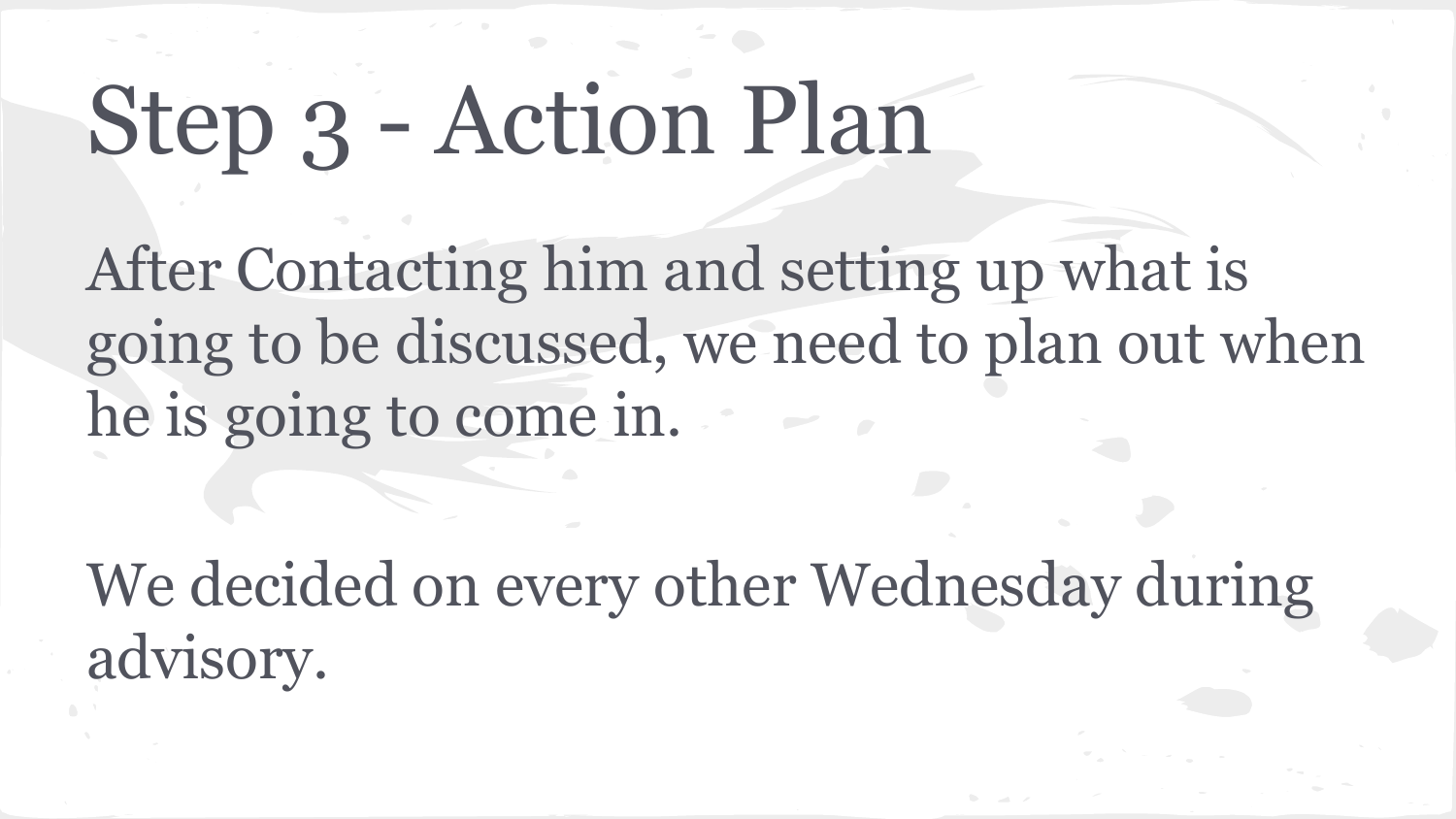## Step 3 - Action Plan

Pre Session: Students will take a google form pre questionnaire about the subject we are going to discuss (bullying, racism, substance abuse etc.)

Post Session: The following Wednesday, students will work in groups to make a poster to show that they have internalized what Mr. Justin has been teaching them, and to help other students who may be in need the resources Mr. Justin can offer, to get the advice to help them.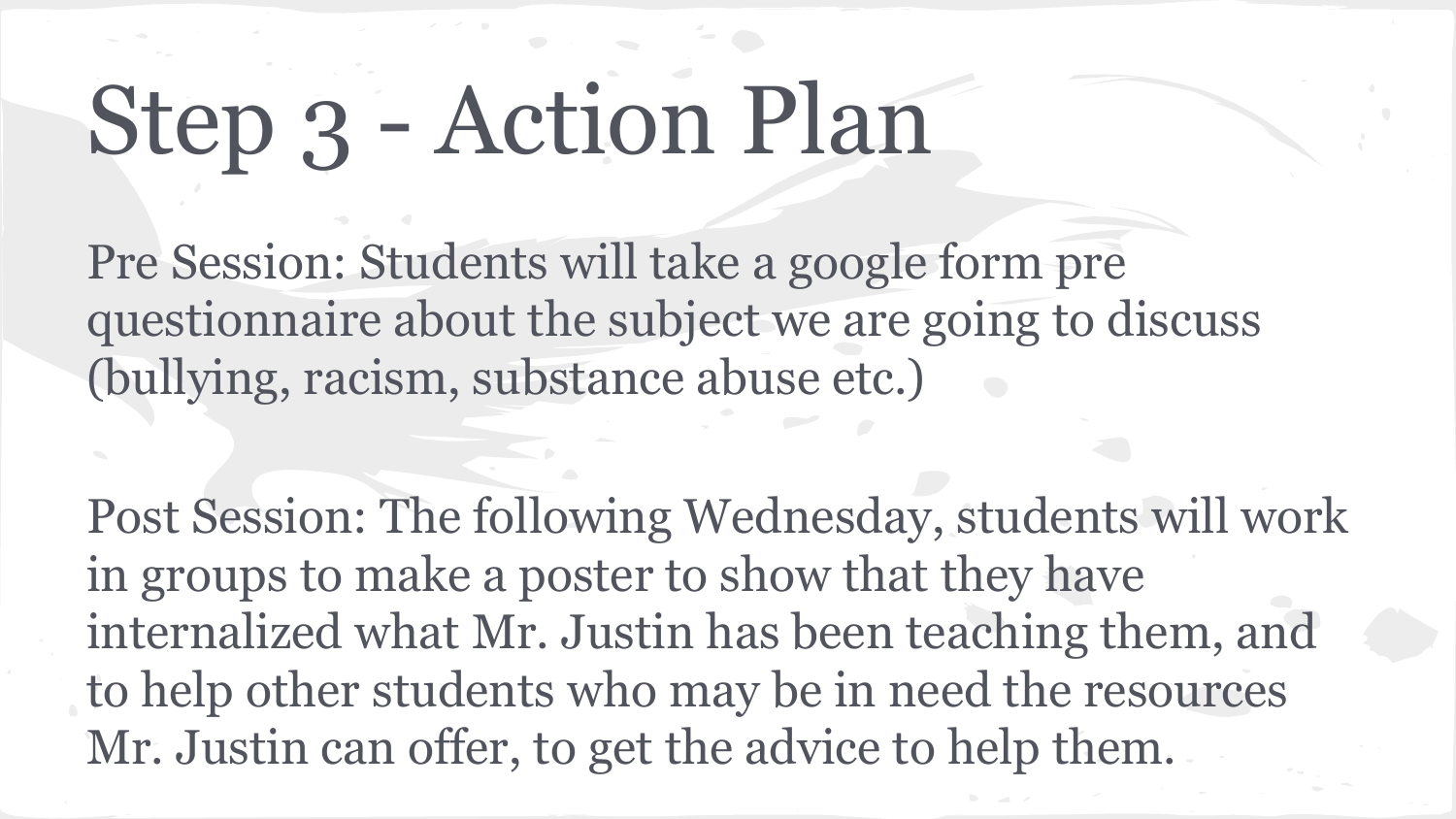#### Step 4 - Carrying out the action plan

Once I have contacted Mr. Justin and decided on the topics we are discussing, I just have to stick to the calendar!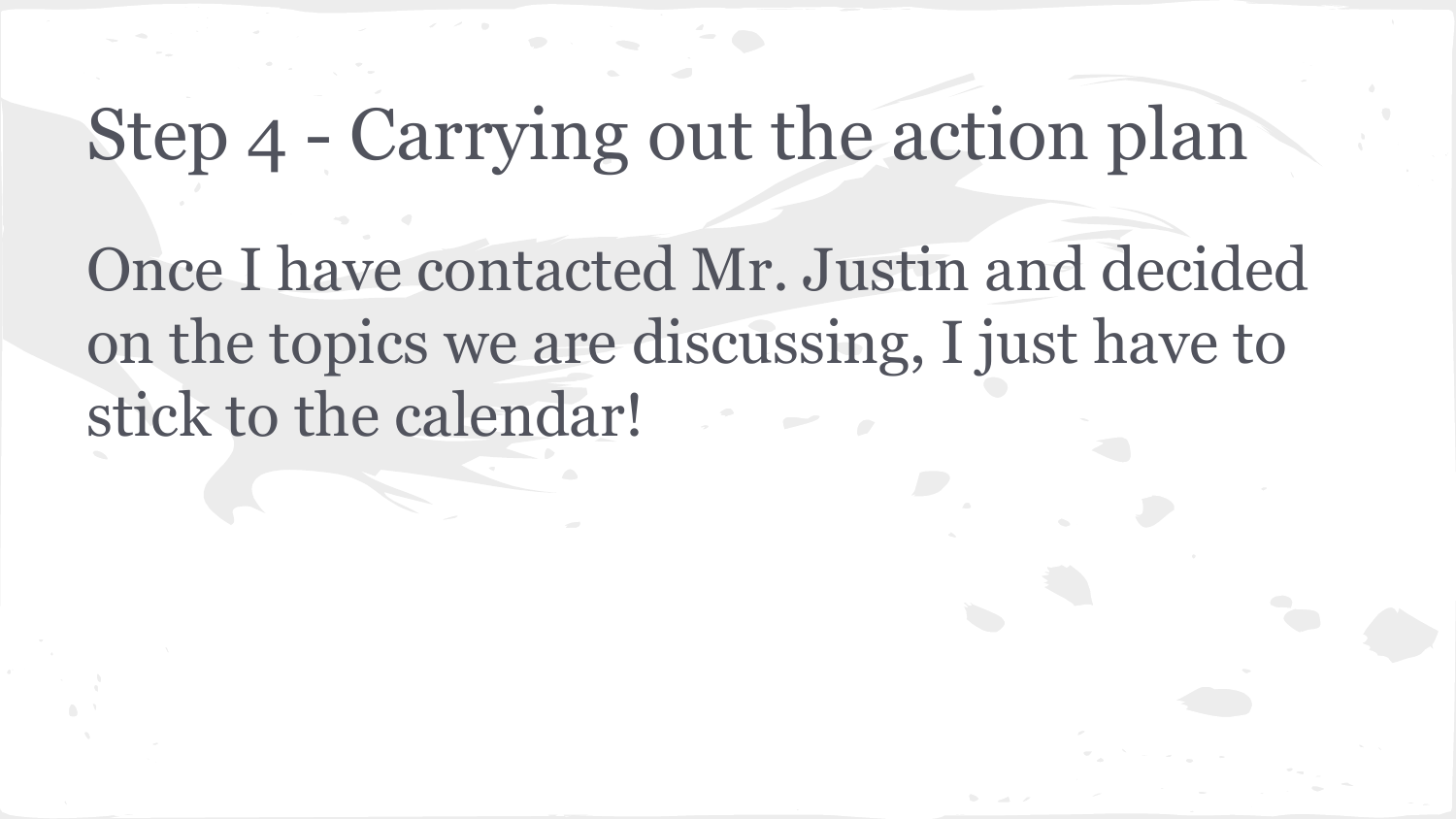## Synthesis

This project has encouraged me to seek out help more often and whenever the opportunity presents itself.

In contacting resources and setting up relationships with my resources, I can further my use of these skills and knowledge by continuing this system next quarter and in my future teaching practice.